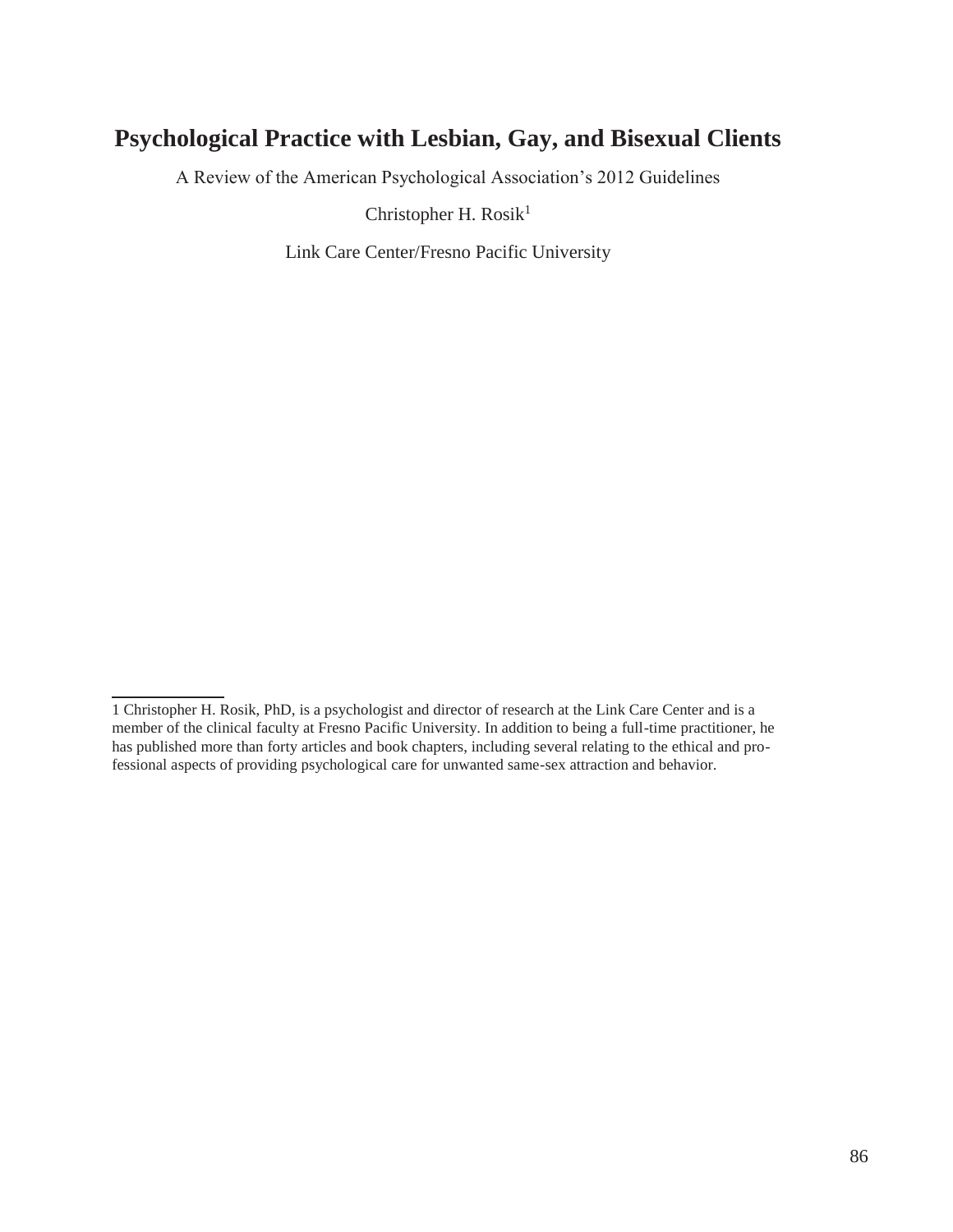## **Abstract**

The American Psychological Association recently published an update of its *Guidelines for Psychological Practice with Lesbian, Gay, and Bisexual Clients* (APA, 2012). In this critical review, I find much to commend about this document but also express concern with what appears to be the influence of ideology guideline content and presentation. Five examples of this ideological shaping are addressed in this review: (1) the treatment of religion, (2) sexual orientation change, (3) nontraditional relationships, (4) gay parenting, and (5) use of research.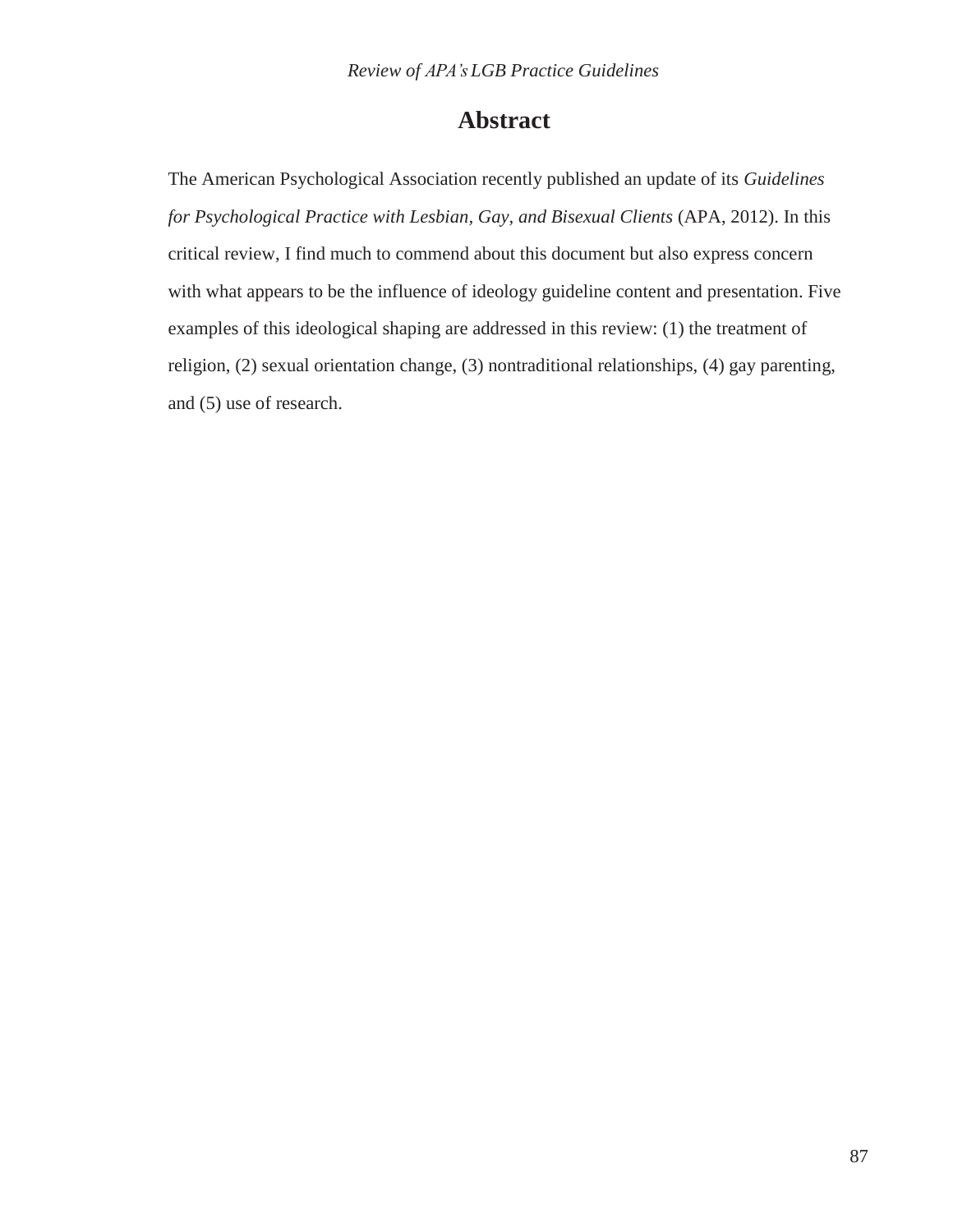# **Psychological Practice with Lesbian, Gay, and Bisexual Clients: A Review of the American Psychological Association's 2012 Guidelines**

The American Psychological Association (APA) recently released its latest update of *Guidelines for Psychological Practice with Lesbian, Gay, and Bisexual Clients* (APA, 2012; hereafter referred to as *Guidelines*). It is an important document because it represents the latest recommendations of the APA (of which I am a member) to psychologists for professional practice with lesbian, gay, and bisexual (LGB) clients.

It is critical to understand that *guidelines* are different from *standards*—guidelines are aspirational, whereas standards are mandatory and can be accompanied by an enforcement mechanism (including disciplinary measures for noncompliance). This is an important distinction for NARTH member psychologists who are also APA members, because were these guidelines offered as standards, some aspects of those standards might place NARTH psychologists at risk of ethical censure, as will be noted below. That said, there is much that NARTH clinicians can learn from the *Guidelines*, and every mental health professional who works with LGB clients should be familiar with them.

The *Guidelines* begin with a preamble that provides a helpful definition of terms. This is followed by twenty-one specific guidelines, each of which includes a rationale and recommendations for application. On the positive side, the *Guidelines* provide useful reviews of some of the literature that can assist clinicians in being helpful when working with LGB clients, including clients with unwanted same-sex attractions. First, the *Guidelines* bring attention to the many stressors impacting LGB clients and the importance of assessing for these (see Guidelines 1, 5, 10, and 11). The *Guidelines* urge psychologists to create a safe environment for these clients, which is a common factor in any beneficial psychotherapy (Guideline 1).

Second, the *Guidelines* remind psychologists that they should fully assess the motives of clients requesting to change their sexual orientation and that they should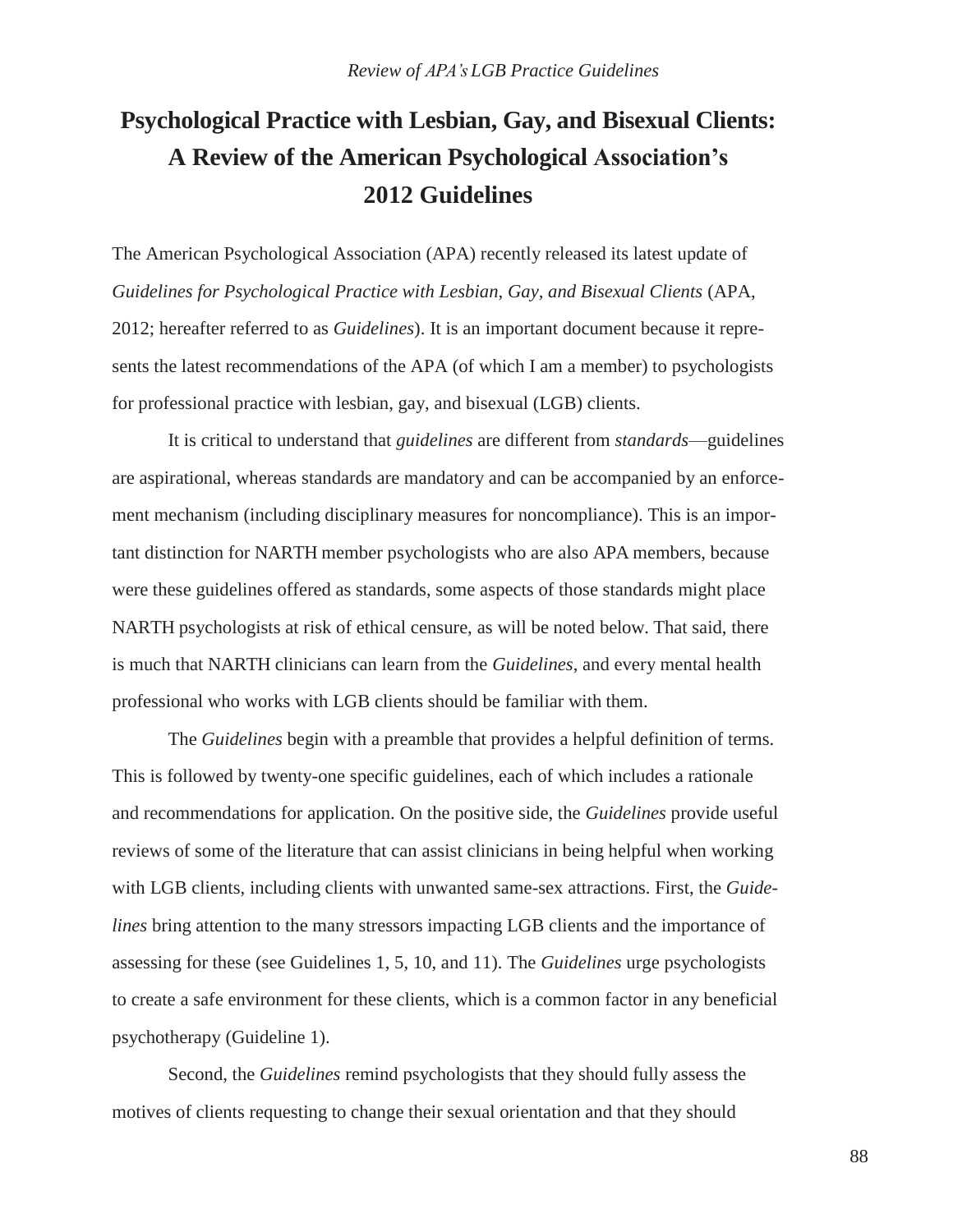guard against any use of coercion in their treatment, particularly with youth (Guideline 3).

Third, the *Guidelines* encourage psychologists to be aware of their own values, beliefs, and limitations (Guideline 4).

Fourth, the *Guidelines* recommend psychologists to be aware of how family of origin, culture/ethnicity, age, socioeconomic status, and disability status might impact the presentation and treatment of LGB clients (Guidelines 10, 11, 13, 15, and 17, respectively).

Finally, psychologists are encouraged to be aware and respectful of diverse religious and spiritual practices (Guideline 12).

While NARTH members might quibble some about certain aspects of how these recommendations were derived and applied by the APA, the general issues addressed above should nevertheless be considered components of good practice for anyone who works with LGB clients.

Although there is valuable information in the *Guidelines*, NARTH members and others who practice sexual orientation change efforts (SOCE) will need to be discerning as they review this document. There is ample evidence that the authors approached their task from an almost exclusively gay identity-affirming position, which shaped their presentation of the science. I personally do not have a problem with this, since all of us have values and worldviews that impact how we approach the literature; I only wish that the APA would have been honest about its own worldview in the context of such an important document. Five examples of this ideological shaping will have to suffice for the present review: (1) the treatment of religion, (2) sexual orientation change, (3) nontraditional relationships, (4) gay parenting, and (5) use of research.

*Treatment of religion.* The *Guidelines*, following in the footsteps of the APAtask force's report on sexual orientation change efforts (SOCE; APA, 2009), does make an effort to deal more substantively with the religious values of LGB clients, particularly in the context of the pursuit of SOCE (Guidelines 3 and 12). On the positive side, APA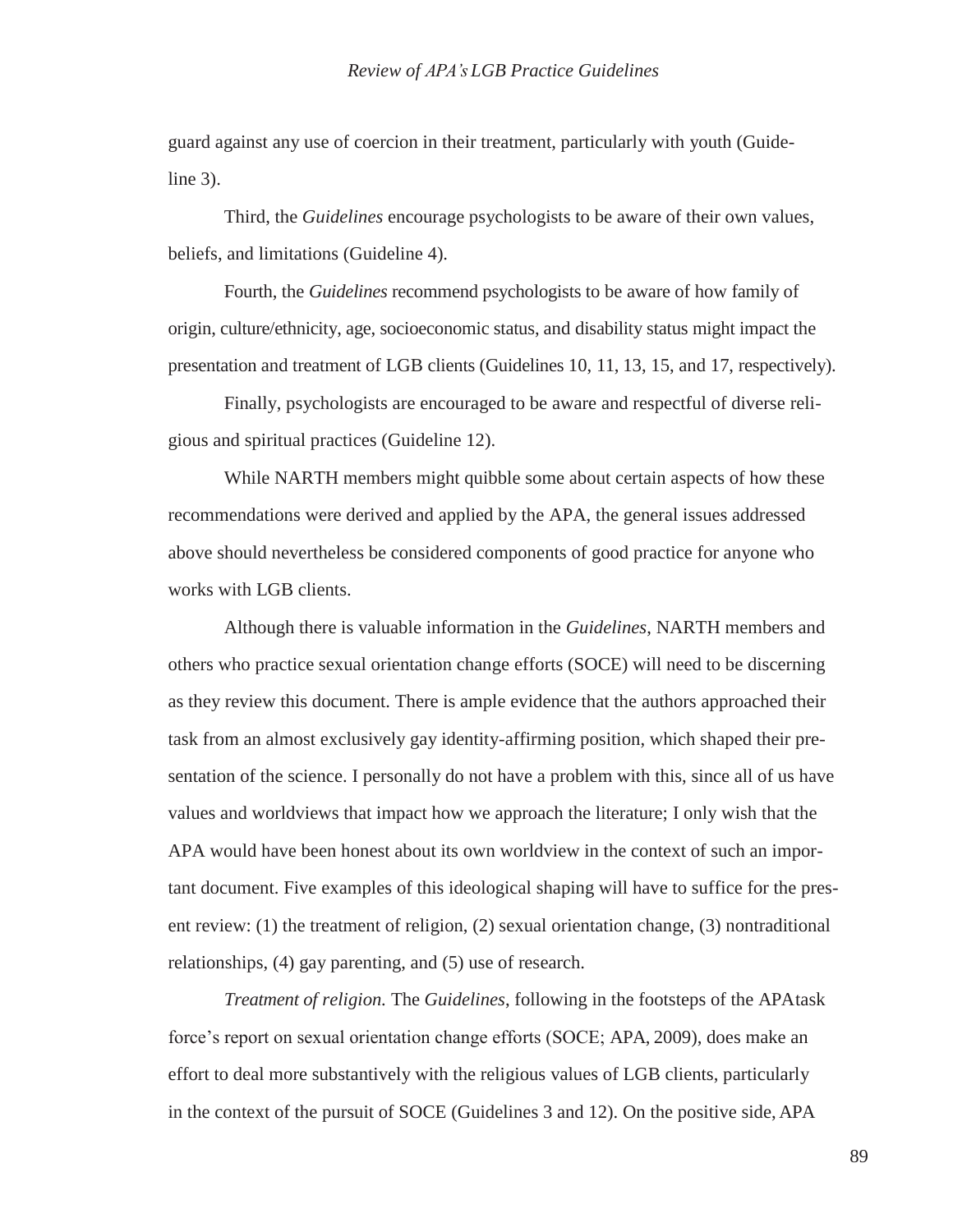concedes that for some clients, religious affiliation and identity will be prioritized above sexual orientation, and an affirmative approach will therefore be incompatible with the goals of these clients.

Unfortunately, the *Guidelines* provide little if any help for assisting such clients if they wish to pursue their heterosexual potential or even a chaste lifestyle. At several points in the *Guidelines* these issues are addressed, and the general thrust of this guidance is to provide these clients with every reason and opportunity to revise their religious beliefs so as to embrace an LGB identity. Wherever religious resources are recommended to these clients (including an entire appendix), the only recommended organizations are those committed to assisting individuals in affirming an LGB identity—for example, Soul Force, DignityUSA, and the Metropolitan Community Church.

Moreover, attributions provided to explain these nonaffirming religious beliefs are seen only through the lens of stigma, such as the internalization of heterosexist norms. This raises the question as to whether any nonaffirming, non-stigma-based identity can exist for the APA among clients with unwanted same-sex attractions. It also brings into question whether respectful and sensitively conducted values-based referrals can be made by therapists when client goals conflict with therapist values, a topic the *Guidelines* fails to discuss.

*Sexual orientation change.* Probably the largest inaccuracies in the *Guidelines*  appear in the APA's treatment of SOCE. In Guideline 3, the APA asserts that the SOCE literature is too methodologically flawed to seriously consider yet, then it proceeds to conclude on this basis that SOCE is ineffective. How a therapeutic approach lacks credible studies to evaluate its efficacy can then be definitively said to be ineffective defies explanation. This highlights the fine line the APA appears to be trying to walk—without success, in my view—wherein it dismisses the credibility and relevance of existing SOCE literature while at the same time preserves the notion that this literature gives us some unambiguous reason for discouraging the practice of SOCE. Not surprisingly, a similar

90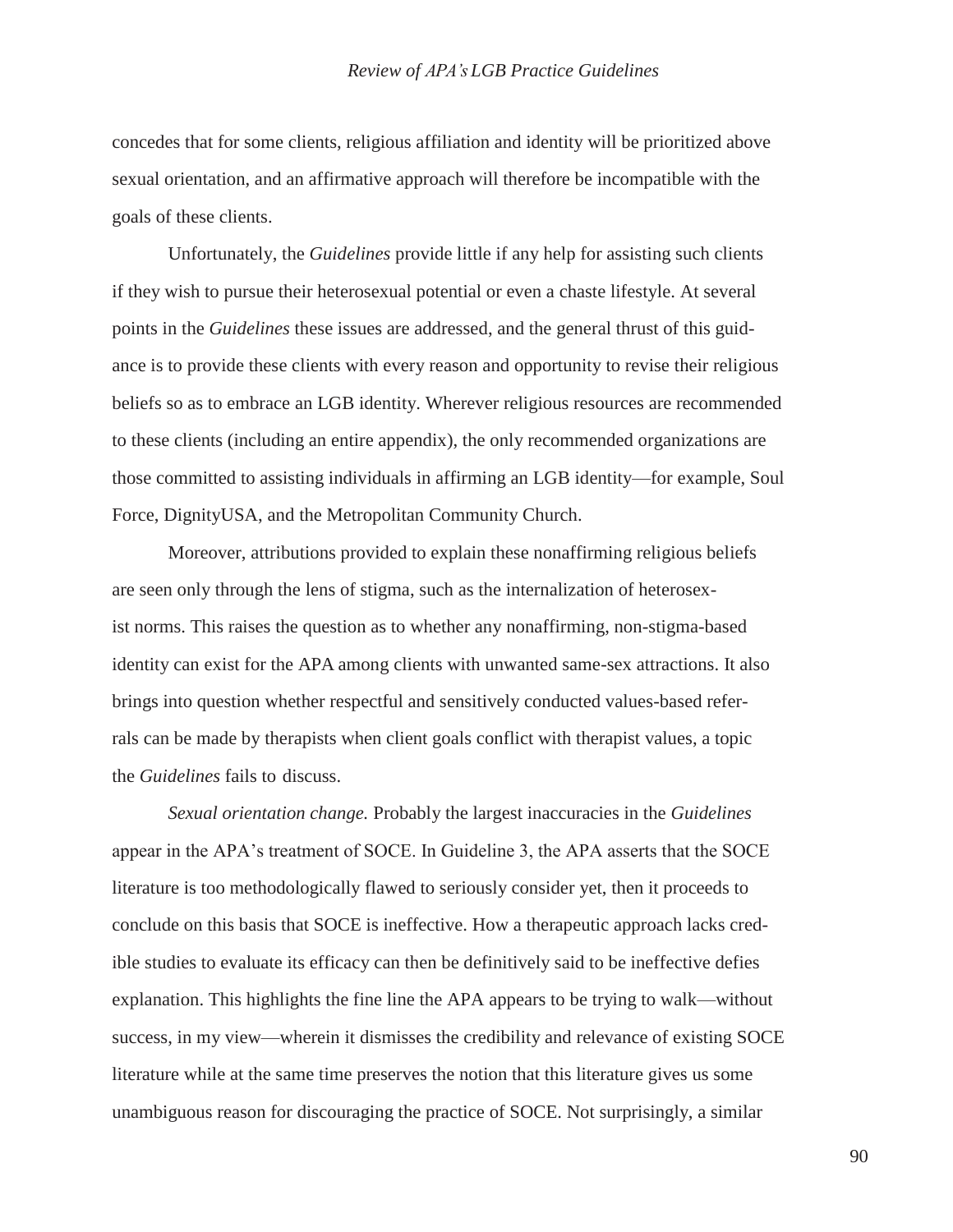tension appears in the task force report (APA, 2009), which makes equivalent contradictory statements, dismissing SOCE for lacking efficacy while maintaining that the relevant literature is so methodologically flawed that we cannot determine if SOCE is effective. In addition, Guideline 3 states that the APA cannot recommend SOCE but then recommends an exclusively gay affirmative therapeutic approach—which, as the 2009 task force report stated, also has no empirical support of the kind it demands for SOCE.

*Nontraditional relationships.* Another feature of the *Guidelines* worth mentioning is its treatment of what are termed *nontraditional relationship structures*. Guidelines 5 and 7 specifically address such relationships when dealing with, respectively, bisexuality and LGB relationships. Guideline 5 observes, "Bisexual individuals may be more likely than lesbian or gay persons to be in a nonmonogamous relationship and to view polyamory as an ideal, although there are many bisexual people who desire and sustain monogamous relationships" (p. 7). Guideline 7 includes the statement that "Nonmonogamous or polyamorous relationships may be more common and more acceptable among gay men and bisexual individuals than is typical for lesbians or heterosexuals" (p. 8). The *Guidelines* then make a critical analysis of nonmonogamy and polyamory exceedingly difficult by implying that this would constitute discriminatory practice: "It is useful for psychologists to be aware of the diversity of these relationships and refrain from applying a heterosexist model when working with lesbian, gay, and bisexual couples" (p. 9). It appears that such nontraditional relationships among gay men and bisexuals are insulated from moral or other evaluative critique through labeling such critiques as prejudicial and discriminatory practices.

*Same-sex parenting.* A brief guideline (Guideline 8) addresses the issue of LGB couples who are raising children. While understanding the experiences and challenges of LGB parents is a sound recommendation, the *Guidelines* base this on the conclusion that LGB parents are as capable as heterosexual parents. In fact, according to Guideline 8, lesbian parents are superior to heterosexual parents in several areas. Although lesbians

91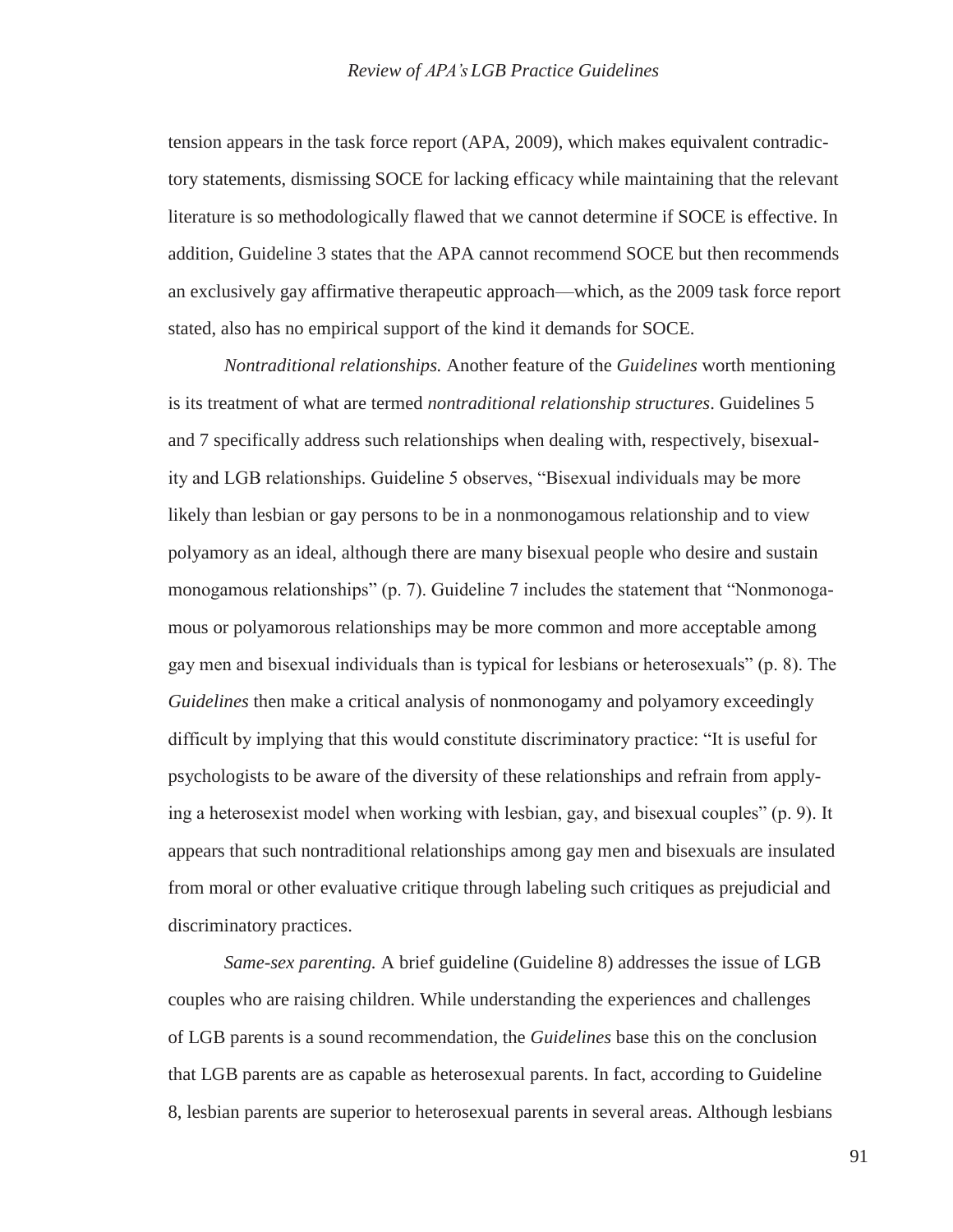#### *Review of APA's LGB Practice Guidelines*

can be good mothers and gay men can be good fathers, it is far from clear to this reviewer whether lesbians can make good "fathers" or gay men can function as good "mothers." This guideline relies heavily on the methodologically limited gay parenting literature, a fact recently detailed in an important critique by Marks (2012) concerning the APA's brief (2005) on lesbian and gay parenting.

Thus, while the *Guidelines* contend that there are no major differences in wellbeing between children raised by lesbian parents and those raised by heterosexual parents, Marks observes that the same-sex parenting literature used in the APA brief relies on small, nonrepresentative, homogeneous samples of privileged lesbian mothers. In light of this, he concludes, "This pattern across three decades of research raises questions regarding lack of representativeness and diversity in the same-sex parenting studies" (p. 739). This concern was voiced at the time by Meezan and Rauch (2005), two gay men who favor same-sex marriage yet acknowledged, "What the research does not yet show is whether the children studied are typical of the general population of children raised by gay and lesbian couples" (p. 97). It appears the APA's treatment of this topic has lost all appearances of a circumspect science and has crossed over into the realm of an advocacy agenda in search of data.

Use of research. The final guideline (Guideline 21) encourages psychologists to eliminate bias in interpreting and disseminating research findings and to take into account the limitations and complexities of the LGB research literature. While representations of this literature should strive to be fair to the data, multiple interpretations should be expected when the subject matter has significant sociopolitical implications that are being debated within the culture. The *Guidelines* appear to violate these cautions regarding potential misuse and misrepresentation of research findings.

To cite only two examples, the *Guidelines* reference the Hooker (1957) study as support for the hypotheses of no differences between gay and heterosexual men and cite the Shidlo and Schroeder (2002) research as confirming the potential harm of SOCE.

92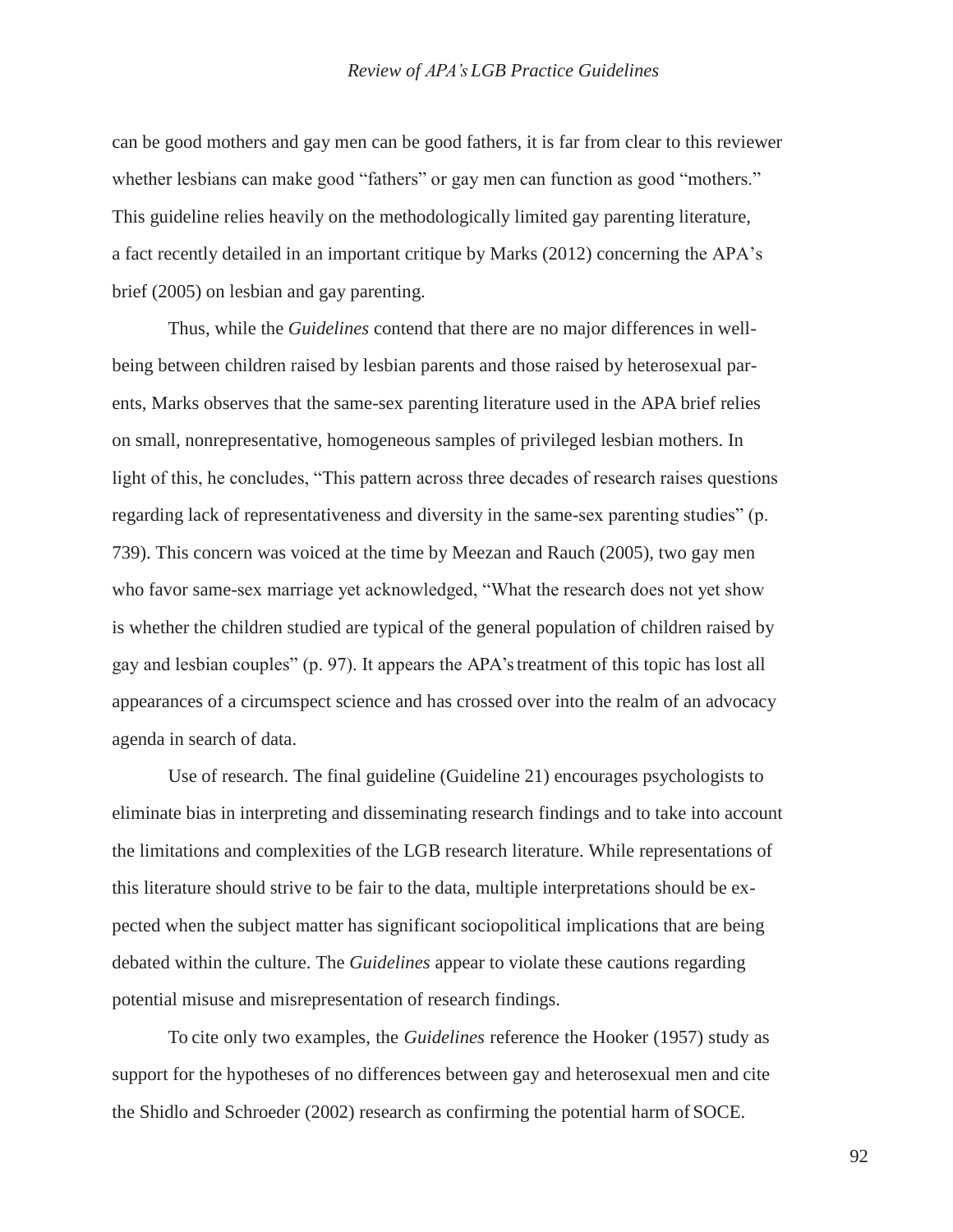Both studies possess the types of methodological problems that the APA task force (2009) found sufficient to dismiss the entire body of SOCE literature and that render generalizing beyond the study sample inappropriate. Nevertheless, these two studies are broadly cited in the *Guidelines* without qualification or context, suggesting a partisan application, whether purposeful or not. Also of note is the fact that of the 239 references cited in NARTH's recently published practice guidelines (2010), only 23 are included among the 518 references listed in the APA's *Guidelines.* This highlights how important it is for those wanting to be educated on the subject to be familiar with multiple perspectives, providing a sufficiently wide grasp of the relevant professional literature.

In summary, the APA *Guidelines* are an important resource with which mental health professionals who work in this area should be familiar. It does not, however, give an account of the relevant issues and literature that is unaffected by latent ideological bias, as evidenced in how topics such as religion and SOCE and are addressed and what literature is selected or omitted from the discussion. Clinicians wishing to be broadly educated on practice issues with LGB clients may begin with these *Guidelines* but certainly cannot afford to end there. These clinicians therefore need to become familiar with additional resources such as NARTH's (2010) practice guidelines.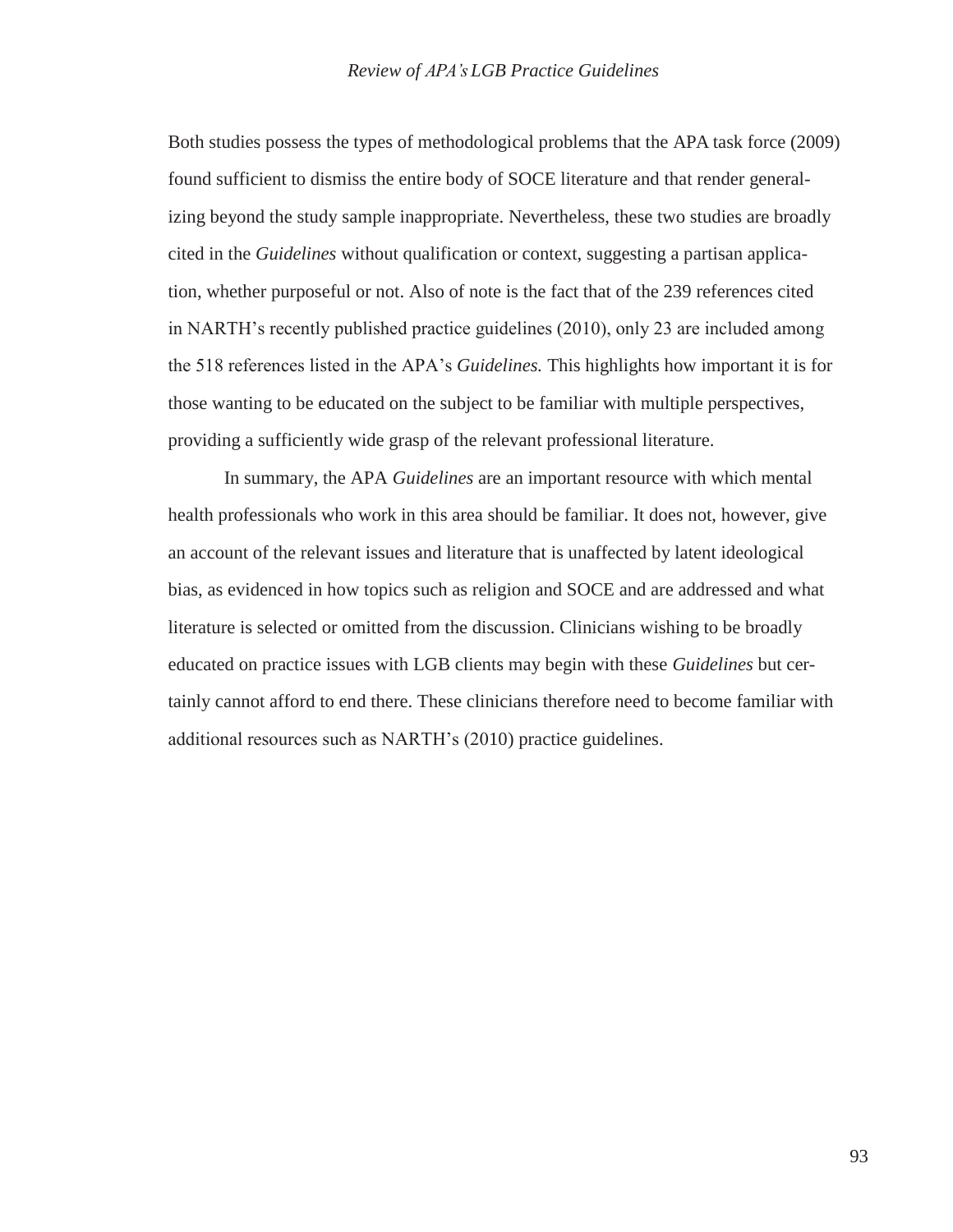### **References**

- American Psychological Association. (2005). *Lesbian and Gay Parenting*. Retrieved from <http://www.apa.org/pi/lgbt/resources/parenting-full.pdf>
- American Psychological Association. (2009). report *of the APA task force on appropriate therapeutic responses to sexual orientation*. Retrieved from <http://www.apa.org/pi/lgbt/resources/therapeuticresponse.pdf>
- American Psychological Association. (2012). Guidelines for psychological practice with lesbian, gay, and bisexual clients. *American Psychologist, 67* (1), 10–42. doi: 10.1037/a0024659
- Hooker, E. (1957). The adjustment of the male overt homosexual. *Journal of Projective Techniques, 21,* 18–31.
- Marks, L. (2012). Same-sex parenting and children's outcomes: A closer examination of the American Psychological Associations brief on lesbian and gay parenting. *Social Science Research, 41,* 735–751. Retrieved from<http://dx.doi.org/10.1016/j> .ssresearch.2012.03.006
- Meezan, W., & Rauch, J. (2005). Gay marriage, same-sex parenting, and America's children. *The Future of Children, 15* (2), 97–115.
- National Association for Research and Therapy of Homosexuality. (2010). Practice guidelines for the treatment of unwanted same-sex attractions and behavior. *Journal of Human Sexuality, 2,* 5–65. Retrieved from<http://narth.com/2011/12> /narth-practice-guidelines/
- Shidlo, A., & Schroeder, M. (2002). Changing sexual orientation: A consumer's report. *Professional Psychology: Research and Practice, 33,* 249–259. doi:10.1037/0735 -7028.33.3.249